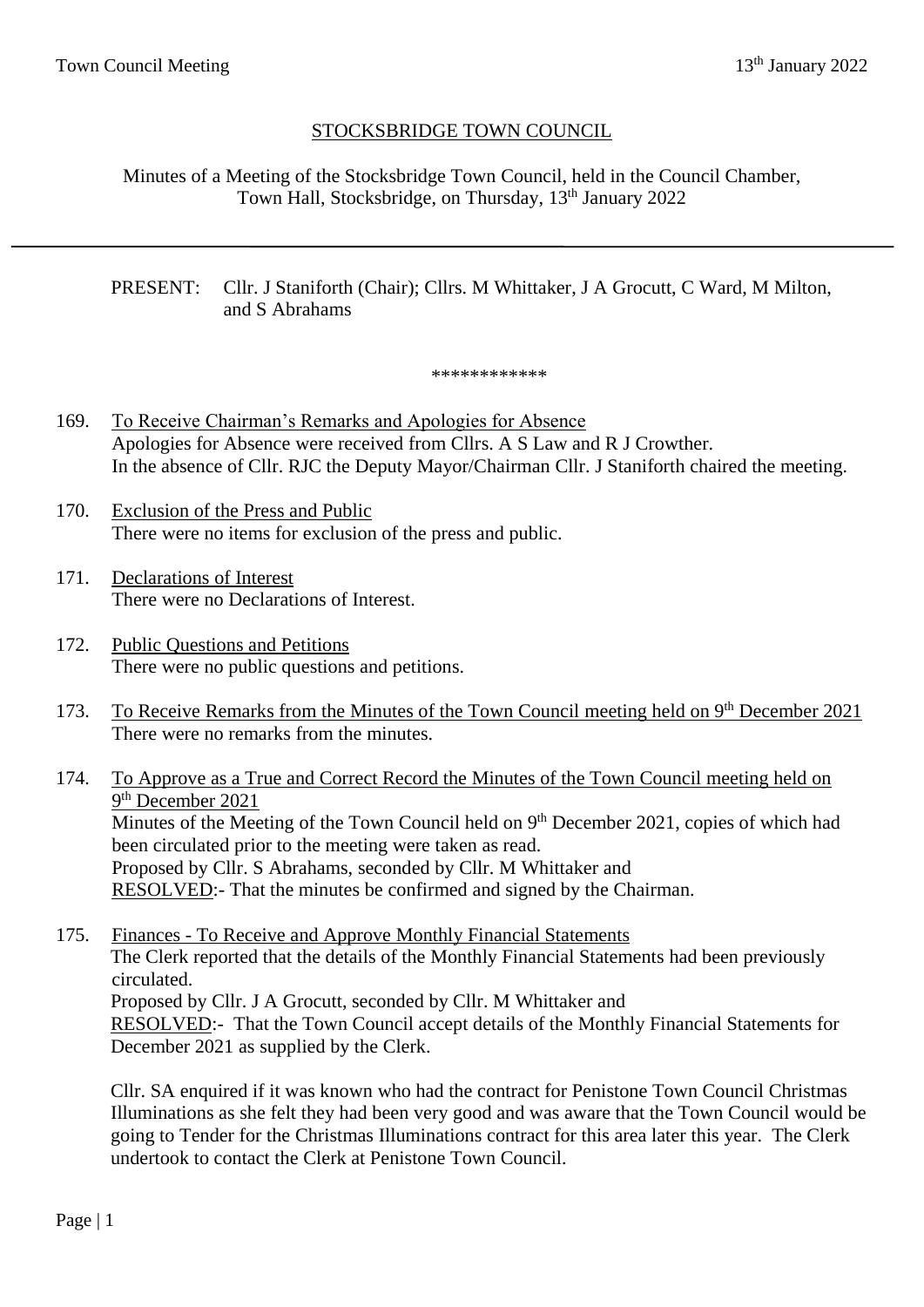## 176. Yorkshire Local Councils Associations

Correspondence including:-  $-$  White Rose Update,  $10<sup>th</sup>$  December - White Rose Update, 17<sup>th</sup> December - White Rose Update, 7<sup>th</sup> January 2022

Copies previously circulated.

## 177. Bus Service Changes

The Clerk reported that she had received correspondence from SYMCA informing of bus service changes effective from 2nd January 2022 due to driver shortages, the SL1 and SL1a being effected in this area with changes to the times of some journeys to improve connections with trams. Copies of this correspondence had been previously circulated to members'.

## 178. Royal British Legion

The Clerk reported that she had received correspondence from the Royal British Legion thanking the Town Council for the grant to purchase a Rowan tree to be planted in the Clock Tower Gardens to mark the 100<sup>th</sup> Anniversary of The Royal British Legion but noting that unfortunately at the moment nurseries did not have these in stock so it would be planted in the new year.

## 179. SYMCA

The Clerk reported that she had received correspondence from SYMCA regarding the South Yorkshire Enhanced Partnership Statutory Consultation. A consultation that is being launched to ask residents, visitors, community groups and businesses across South Yorkshire for their views on proposals to transform the region's bus services. The consultation runs from  $7<sup>th</sup>$  January to 20<sup>th</sup> February. Copies of this correspondence had been previously circulated to members'.

## 180. CPRE

The Clerk reported that she had received a copy of Clerks and Councils Direct, Issue 139, January 2022.

## 181. Sport & Leisure Strategy Consultation

The Clerk reported that she had received correspondence from Kate Clark, Sports, Leisure & Health Team regarding a Sport & Leisure Strategy consultation being launched this week, for which they are currently recruiting attendees. As part of this they are holding online focus in each LAC area, the North LAC focus group being 20<sup>th</sup> January between 6-7.30pm. Copies of this correspondence had been previously circulated to members'.

## 182. Steel Valley Project

The Clerk reported that she had received minutes of the Steel Valley Project Steering Committee meeting held on 25<sup>th</sup> October 2021, a copy of the SVP report Oct-Dec 2021, a copy of the SVP Management Report for the period ended  $11<sup>th</sup>$  January 2022 and an agenda for the meeting to be held on 17<sup>th</sup> January 2022 via Zoom.

## 183. Post Office

The Clerk reported that she had received correspondence from the Post Office informing of a new service they are introducing which will be known as Lee Avenue Post Office. They ask that this information be shared via social media links/community groups/organisations within the community to notify customers what is happening. Copies of this correspondence had been previously circulated to members'.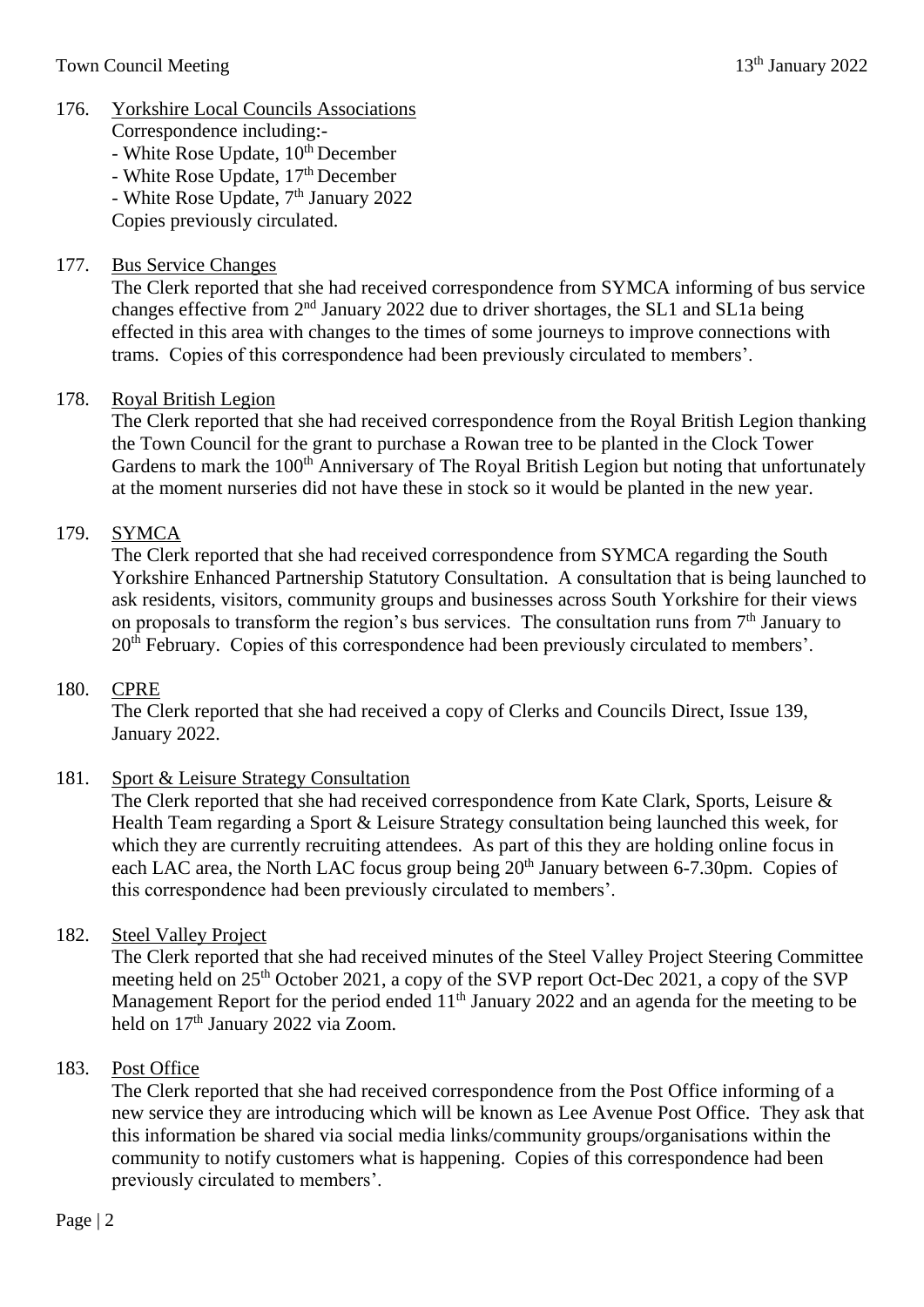Cllr. SA noted negative comments relating to individuals working at Stocksbridge Post Office posted on social media and felt that this was totally inappropriate.

Cllr. JAG stated that the same issues had arisen with respect to the local Medical Centres and felt that staff in these public serving roles should not be subject to such negative comments when they were working hard to keep the services continuing in what had been and were still very difficult times. Cllr. JAG felt that the administrators of the social media sites should look very carefully at the content being posted and take actions where necessary.

The Clerk undertook to contact the administrators of the local social media sites.

#### 184. Clerks Reports

#### SUD Partnership Meeting

The Clerk informed that the SUD Partnership Meeting on 24<sup>th</sup> January would now be held via Zoom if any Councillors wished to participate. The Chairman and herself would be attending on behalf of the Town Council.

Cllr. JAG noted that she had attended a LAC meeting today and queried whether any local meetings had been held, to which that answer had been very vague. The Clerk noted that an informal meeting had been held on  $2<sup>nd</sup>$  December with the Chairs and Clerks of Ecclesfield, Bradfield and Stocksbridge Councils together with D Luck. However, DL had deemed that no notes were necessary.

Members felt it was important that notes should be taken at these meetings and circulated to Town Council members for information.

#### Towns Fund

The Clerk reported that A Holmes and J Crawshaw would be attending the 1<sup>st</sup> February Recreation and Environment Committee meeting in order to update members on the Towns Fund projects.

Cllr. SA requested that A Holmes be informed of rumours that the Oxley Park football pitches will be closed to the public and requested more information on when the Library would be moving, in order that these questions could be answered at the meeting. Cllr. JAG stated that it was hoped to put further information on display in the Library shortly.

#### Stonebridge Homes

The Clerk reported that Stonebridge Homes had confirmed attendance at the 10<sup>th</sup> February Town Council meeting to discuss their planning application for the Hollin Busk/Carr Road site.

#### 185. To Receive Verbal Reports from Members'

a) Cllr. MW informed that he had attended the Bolsterstone Archaeology Group Christmas dinner and the Over 50's meeting to talk about the Town Council role.

b) Cllr. SA reported that she had attended the Craft Fayre at the Inman Pavilion and STEP Board meeting and informed of some concerns.

The Clerk was requested to invite members of the STEP Board to the March Town Council meeting.

c) Cllr. JAG updated members on the situation at Coppice Close/Hawthorne Avenue and circulated photographs of the diabolical state of the surrounding roads/woodlands with the ongoing development by Berkeley DeVeer. Cllr. JAG had sent a letter to all residents regarding the situation and had received lots of adverse comments about flooding/drainage/speeding/illegal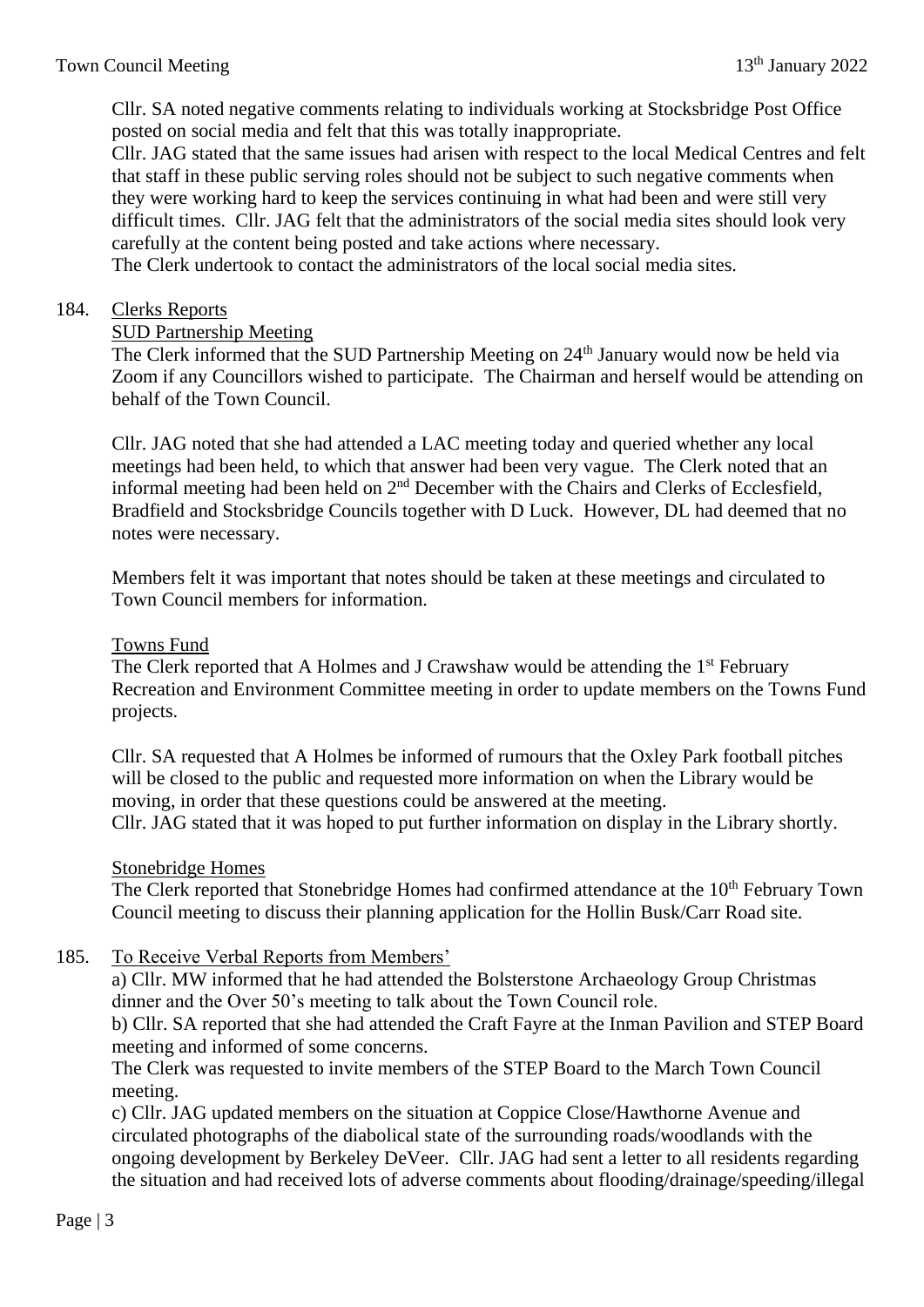parking, the list was endless. The Planning Officer had sent a list of questions to the developer and received a response. Cllr. JAG had visited the site but had not been given any indication of when it was hoped to complete the development following changes to the planning application. The Clerk informed that further dates had been offered to Berkeley DeVeer to attend a future Town Council meeting.

Cllr. JAG reported that she had visited Christ Church and the Food Bank prior to Christmas and attended the Royal British Legion meeting last night, who had a list of questions/requests; had a band been contacted for next year's Parade; could we provide a microphone on a stand for any speakers; had the Clock Tower clock been mended; could chairs be provided for elderly dignatories; why had the Fire Cadets and fire engine not attended; could the RBL be included in arrangements for the Queen's Platinum Jubilee celebrations.

The Clerk informed that she had been experiencing problems contacting the band; we could possibly borrow a microphone stand for the morning; the Clock Tower was now chiming; chairs could be provided; the Fire Cadets had been invited to the Parade event; the RBL would be included in any planning for the Queen's Platinum Jubilee event. The Clerk noted that this would be an item on the next Recreation and Environment Committee, Cllr. RJC was to put an advert in Look Local, the Clerk had contacted Fox Valley to enquire what plans they may have and they were confirming details next week. National guidance had now been received and G Helliwell had noted he wished to be involved.

Cllr. JAG advised that the Ward Councillors had recently set up a Digital Inclusion Group, with schools and OAP's being involved in teaching/learning.

Cllr. JAG informed that a Community Youth Worker would shortly be commencing work and would be wearing a uniform in order that people were aware of her role. Three sessions had been requested at the Youth Centre. Cllr. JAG requested that she be invited to a future Town Council meeting.

Cllr. JAG noted that K Tomkins, Wildlife Trust had informed that the Environment Agency were undertaking some flood prevention works on the A616 and it would be good to invite the EA to a future meeting.

d) Cllr. CW reported that she had been contacted by an extremely upset resident who had paid a deposit for a new property on the Coppice Close site two years ago, the building of which had not even commenced. Cllr. JAG noted that she had spoken to the resident a number of times and requested that the Town Council reiterate comments on the planning application in view of the issues on the site.

Cllr. CW commented on signage on Manchester Road by the Yorkshire Water site whilst works were being undertaken, which had been placed in the middle of the road almost causing an accident. It was noted that there had been an accident in that location the previous day. Cllr. JAG undertook to contact the Transport Department.

e) Cllr. JS informed that he had attended the Craft Club held at the Inman Pavilion.

- 186. To Receive a Verbal Report from the Mayor The Mayor, Cllr. R J Crowther had sent his apologies for the meeting.
- 187. To Consider Planning Applications and receive the Decisions of the Sheffield Planning and Highways Committee

| 21/04887/FUL | Unit B11, 11 Joseph Hayward | Extension to mezzanine floorspace |
|--------------|-----------------------------|-----------------------------------|
|              | House, 2 Fox Valley Way,    | within existing retail unit.      |
|              | Stocksbridge                |                                   |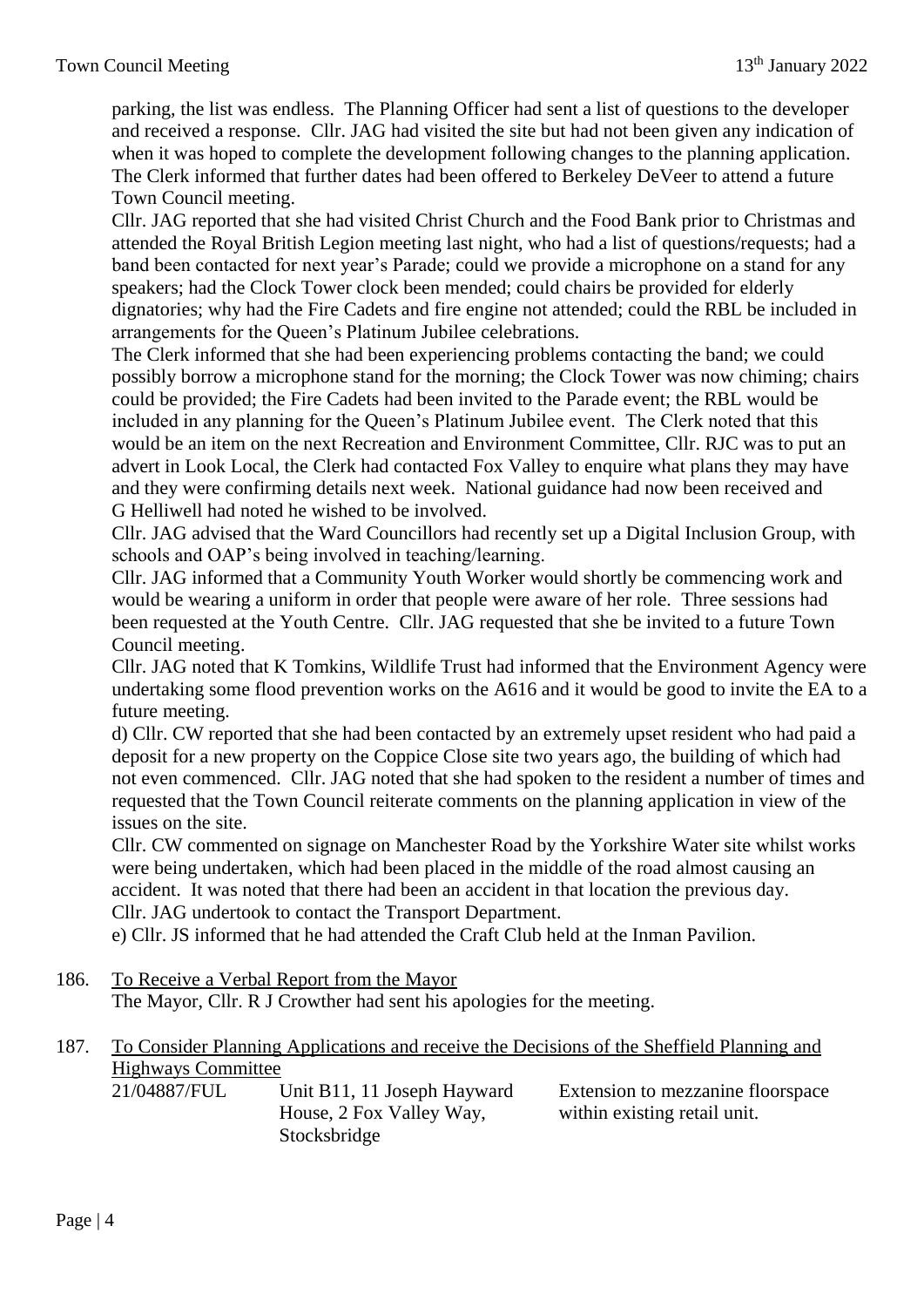# Town Council Meeting 13<sup>th</sup> January 2022

| 21/05099/FUL                                                               | 32 Lee Avenue, Stocksbridge          | Demolition of existing outhouse at<br>side of dwellinghouse and erection of<br>a two-storey side extension.                                                                                                                                                                                                                                           |  |  |
|----------------------------------------------------------------------------|--------------------------------------|-------------------------------------------------------------------------------------------------------------------------------------------------------------------------------------------------------------------------------------------------------------------------------------------------------------------------------------------------------|--|--|
| 21/05103/FUL                                                               | 33 Shay Road, Stocksbridge           | Erection of single-storey detached<br>annex.                                                                                                                                                                                                                                                                                                          |  |  |
| 21/05098/FUL                                                               | 10 Green Lane, Stocksbridge          | Demolition of single-storey side garage<br>and erection of a single-storey<br>front/side and rear extension with<br>undercroft store at front and raised rear<br>decking to dwellinghouse.                                                                                                                                                            |  |  |
| 21/05314/FUL                                                               | 1A Broomfield Lane,<br>Stocksbridge  | Erection of two-storey side extension,<br>single-storey rear extension with roof<br>terrace above, single-storey front<br>extension to form integral garage<br>including cladding, render to<br>dwellinghouse.                                                                                                                                        |  |  |
| 21/05338/FUL                                                               | 486 Manchester Road,<br>Stocksbridge | Application to reduce width of the<br>proposed building (Application<br>under Section 73 to vary condition 2<br>(Approved Plans) imposed by<br>application 18/02511/FUL - Erection<br>of building to form 2 no. units (Use<br>Class A5 - hot food takeaways) at<br>ground floor and 2 no. 1 bedroom<br>flats (Use Class C3) at first/second<br>floor. |  |  |
| <b>Planning Applications - Decisions</b>                                   |                                      |                                                                                                                                                                                                                                                                                                                                                       |  |  |
| The undermentioned planning applications have been Granted Conditionally:- |                                      |                                                                                                                                                                                                                                                                                                                                                       |  |  |
| 21/04128/FUL                                                               | Land opposite Townend Farm,          | Use of land for the keeping of horses                                                                                                                                                                                                                                                                                                                 |  |  |

|              | Townend Lane, Deepcar           | for recreational purposes and the<br>erection of a stable block. |  |  |
|--------------|---------------------------------|------------------------------------------------------------------|--|--|
| 21/04291/FUL | Wellhouse Barn, Park Lane,      | Alterations and erection of a two-storey                         |  |  |
|              | Stocksbridge                    | side extension to detached barn to be                            |  |  |
|              |                                 | used as self-contained ancillary living                          |  |  |
|              |                                 | accommodation (amended description)                              |  |  |
| 21/04491/FUL | 16 Knowles Avenue, Stocksbridge | Erection of a single-storey rear                                 |  |  |
|              |                                 | extension to dwellinghouse.                                      |  |  |
| 21/04157/LBC | Townend Farm, Townend Lane,     | Internal/external alterations and use                            |  |  |
|              | Deepcar                         | of store building as additional                                  |  |  |
|              |                                 | habitable accommodation including                                |  |  |
|              |                                 | creation of lounge at ground floor                               |  |  |
|              |                                 | level and bedroom at first floor.                                |  |  |
| 21/04288/FUL | Townend Farm, Townend Lane,     | Internal/external alterations and use                            |  |  |
|              | Deepcar                         | of store building as additional                                  |  |  |
|              |                                 | habitable accommodation including                                |  |  |
|              |                                 | creation of lounge at ground floor                               |  |  |
|              |                                 | level and bedroom at first floor.                                |  |  |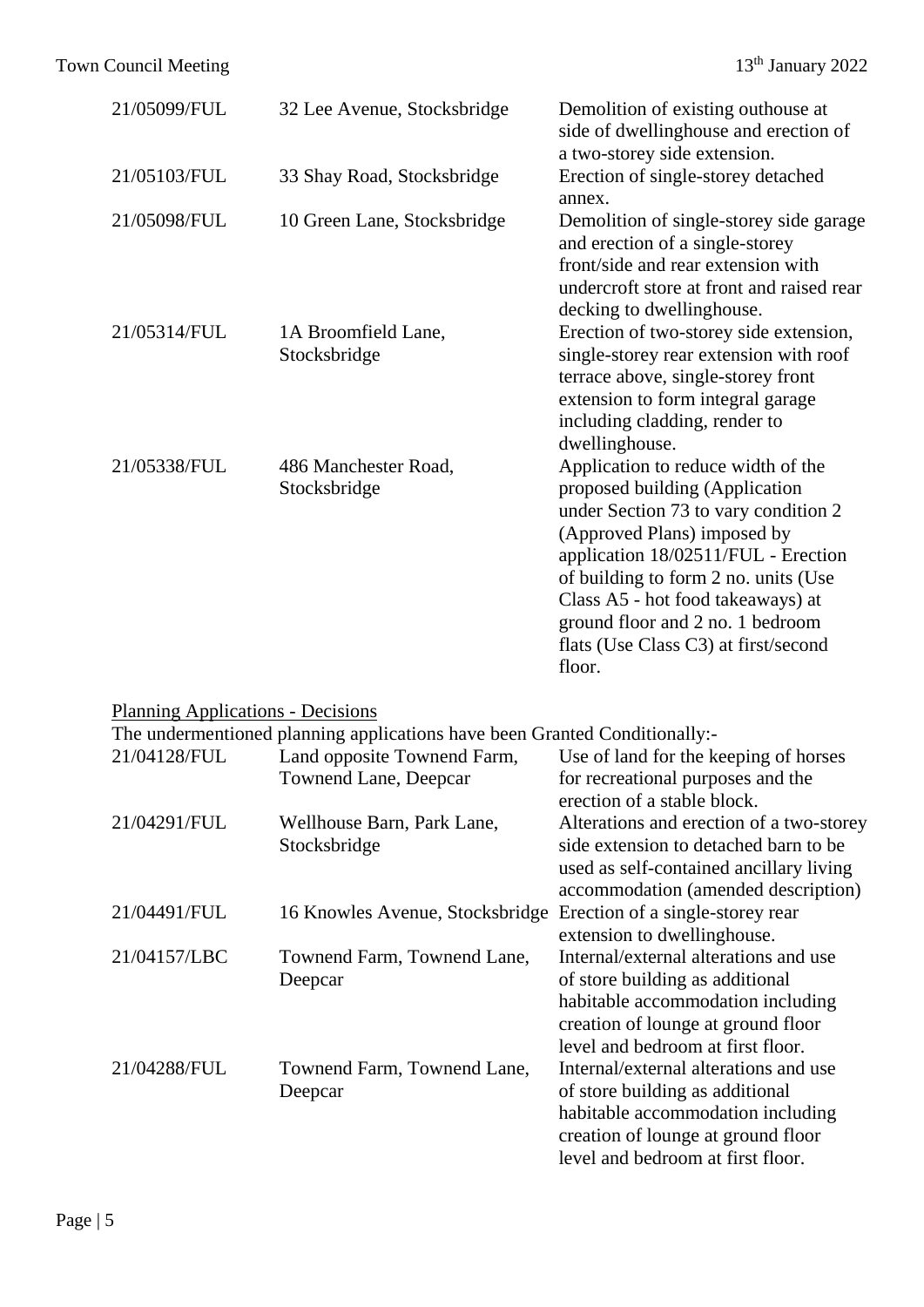| 21/04522/FUL   | The Byre, Hollin Busk Farm,<br>Hollin Busk Lane, Deepcar                           | Alterations to detached garage to<br>form habitable space including<br>provision of bi-folding doors and<br>rooflight. |
|----------------|------------------------------------------------------------------------------------|------------------------------------------------------------------------------------------------------------------------|
|                |                                                                                    | The undermentioned planning applications have been given Condition Application Decided:-                               |
| 19/04361/COND1 | 6 Whitwell Crescent, Stocksbridge Application to approve details in                | relation to condition numbers 3, and 5.<br>Intrusive Site Investigation, 4.                                            |
|                |                                                                                    | Remediation Strategy Report, 6. Coal                                                                                   |
|                |                                                                                    | Mining Legacy, 7. and 8. Validation                                                                                    |
|                |                                                                                    | Report, 9. Car Parking, 10. Wheel                                                                                      |
|                |                                                                                    | Cleaning, 11. Car Park Surfacing, and                                                                                  |
|                |                                                                                    | 12. Remediation Strategy; relating to                                                                                  |
|                |                                                                                    | planning permission 19/04361/FUL.                                                                                      |
| 17/04673/COND1 | Land at junction with Carr Road                                                    | Application to approve details in                                                                                      |
|                | Hollin Busk Lane, Stocksbridge                                                     | relation to condition number(s): $11$                                                                                  |
|                |                                                                                    | (Written Scheme of Investigation                                                                                       |
|                |                                                                                    | (WSI)) imposed by planning                                                                                             |
|                |                                                                                    | permission 17/04673/OUT.                                                                                               |
|                | The undermentioned planning application has been given Grant Part Refuse Part:-    |                                                                                                                        |
| 21/04336/TPO   | Hawthorn Dene, Edward Street,                                                      | Pruning of trees (Tree Preservation)                                                                                   |
|                | Stocksbridge                                                                       | Order No. 808/326).                                                                                                    |
|                | The undermentioned planning application has been given Refuse Prior Notification:- |                                                                                                                        |
| 21/04786/RDPN  | Swinton, 463 Manchester Road                                                       | Use of first-floor (Use Class E) as $1x$                                                                               |
|                | Stocksbridge                                                                       | dwellinghouse (Use Class C3).                                                                                          |

188. Finance Committee Members discussed Minutes of the Meeting of the Finance Committee of the Town Council, held on 4<sup>th</sup> January 2022, copies of which had been circulated prior to the meeting. Proposed by Cllr. M Milton, seconded by Cllr. J A Grocutt and

RESOLVED:- (i) That the report of the Finance Committee be accepted.

With reference to item 7 – Office IT Equipment. The Clerk informed members of costings for the purchase of two replacement laptops for the office/home working. Proposed by Cllr. M Milton, seconded by Cllr. J A Grocutt and RESOLVED:- That the Town Council authorise the Clerk to purchase two laptops for the office/home working up to a value of £1000.

## 189. Budget/Precept 2022/2023

The Clerk referred to the budget/precept proposals recommendation made at the Finance Committee meeting held on 4<sup>th</sup> January 2022 for approval of the budget/precept 2022/2023. Proposed by Cllr. S Abrahams, seconded by Cllr. M Milton and RESOLVED:- That the Town Council:-

- a) Set the Budget for 2022/2023 at £144,459
- b) Set the Precept for 2022/2023 at £130,171
- c) Any underspend in the following budget heads in 2021/2022 be carried forward to the budget for 2022/2023:- Grants, Community Events
- d) The funding awarded to 4SLC of £20,000 revenue towards the operation of the swimming pools be paid quarterly in advance.